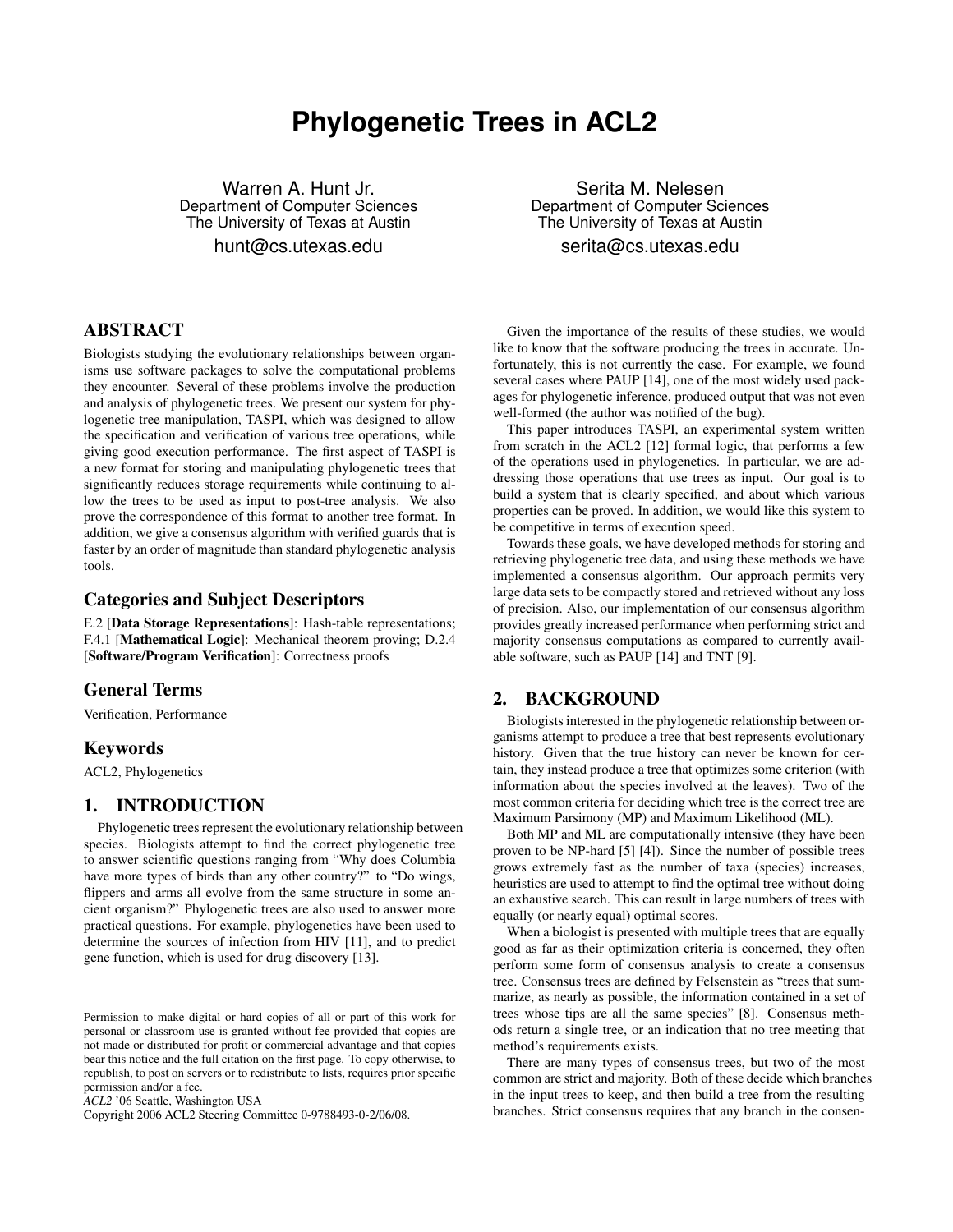sus tree be a branch in every input tree, while a majority tree only requires that any branch in the consensus tree be a branch in at least some majority of the input trees. Strict and majority consensus algorithms always return a tree, and have optimal O(kn) algorithms as described by Day [6] and Amenta et al. [1] (where k is the number of trees and n is the number of taxa).

# 3. REPRESENTATIONS

#### 3.1 TASPI's tree format

Newick format [7] is the standard way of storing a collection of phylogenetic trees. Adopted in 1986, Newick is a parenthetical notation that uses commas to separate sibling subtrees, parentheses to indicate children, and a semicolon to conclude a tree. Newick outlines each tree in its entirety whether storing one tree, or a collection of trees.

On the other hand, our system, TASPI, capitalizes on common structure within a collection of trees. TASPI stores a common subtree once, and then each further time the common subtree is mentioned, TASPI references the first occurrence. This saves considerable space since potentially large common subtrees are only stored once, and the references are much smaller (for empirical results see Section 5).

There are two layers to the TASPI representation of trees. At a high-level, trees are represented as Lisp lists, similar in appearance to Newick, but without commas and semicolons. This is the format presented to the user of TASPI and on which user functions operate. At a low-level, the data are instead represented in a form that uses hash-consing [10] to achieve decreased storage requirements and improved accessing speeds.

We have a couple ACL2 predicates that together recognize wellformed trees. First, taspip checks that a tree is made up of symbols and integers for leaves (though nil is not a valid taxa name), and that any time there are sibling subtrees, they are part of a true-listp.

```
(defun taspip (flg tree)
  (i f f)(if (atom tree)
          (or (and (symbolp tree)
                    (not (equal tree nil)))
              (integerp tree))
        (taspip nil tree))
    (if (atom tree)
        (null tree)
      (and (taspip t (car tree))
           (taspip nil (cdr tree))))))
```
Second, ordered-taspi checks that a tree follows a specified ordering. Any sibling taxa are to be in the order given, and sibling subtrees must have the first taxa in each of their representations in the correct order.

```
(defun first-taxon (term)
  (if (atom term)
     term
    (first-taxon (car term))))
(defun ordered-taspi (tree order)
  (if (consp tree)
      (if (consp (cdr tree))
          (and (< (cdr
                      (assoc-equal
                        (first-taxon tree)
                        order))
```

```
(cdr
             (assoc-equal
                (first-taxon
                   (cdr tree))
               order)))
       (ordered-taspi (car tree)
                       order)
       (ordered-taspi (cdr tree)
                       order))
(ordered-taspi (car tree) order))
```
# 3.2 Trees from bipartitions

t))

Lisp programmers can easily see how the parenthetical notation given above is intuitive for representing trees. However, for several algorithms using trees as input, having a representation more directly related to the branches of the tree is useful.

A branch in a tree separates the taxa into two sets: the taxa reachable from one side of the branch versus the taxa reachable from the other. These two sets together make up a bipartition. A tree can then be represented by listing the set of bipartitions in the tree.

We represent bipartitions in TASPI by listing the taxa on one side of a branch, and then using a list of all the taxa in the tree to infer the other side. A valid bipartition is recognized by good-partp, which checks that there are no duplicate taxa names, that each taxa name is either a symbol or integer, and that there are at least 2 taxa names in the bipartition.

```
(defun good-partp (x)
  (and (int-symlist x)
       (no-duplicatesp-equal x)
       (< 1 (len x))))
```
In order to move between a bipartition representation of trees and the parenthetical notation, we have functions that transform one representation into the other:

```
(defun fringes (flg tree order)
  (if flg
      (if (consp tree)
          (cons
             (ofringe t tree order)
             (append
                  (fringes
                      t (car tree) order)
                  (fringes
                      nil (cdr tree) order)))
        nil)
    (if (consp tree)
        (append (fringes
                     t (car tree) order)
                 (fringes
                    nil (cdr tree) order))
      nil)))
(defun partstotaspi (top under order)
  (if (consp under)
```

```
(orderly-cons
   (partstotaspi
       (car under)
       (get-subsets (car under)
                     (cdr under))
       order)
   (partstotaspi
```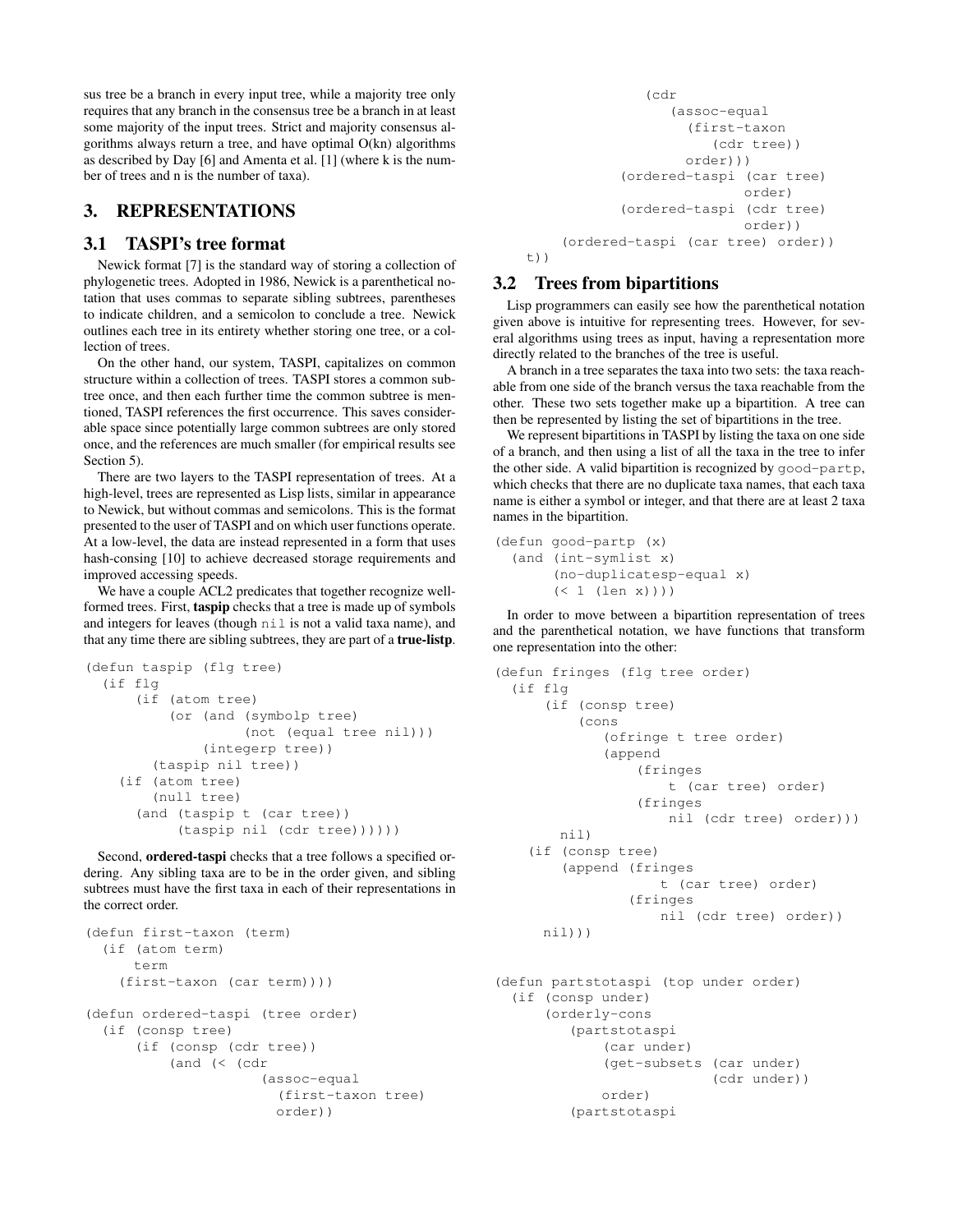```
(difference top (car under))
         (get-non-subsets (car under)
                            (cdr under))
         order)
     order)
top))
```
fringes takes a tree in parenthetical notation, and produces a list of bipartitions where each bipartition has been ordered according to the given order. If given a non-nil flag, the first element of the list is not a bipartition, but instead an ordered list of the taxa in the tree. partstotaspi takes a list giving all taxa in the tree (top), the list of bipartitions (under) and an ordering in which to create the parenthetical notation.

These functions are not tail-recursive, and as such are not the most efficient implementation. However, these simplified definitions allow us to prove the following theorem:

```
(defthm fringes-partstotaspi-inverse
  (implies
     (and (ordered-taspi x order)
          (good-order-list order)
          (not (and flg
                    (not (consp x))))
          (no-duplicatesp-equal
            (strip-cdrs order))
          (no-duplicatesp-equal (mytips x))
          (subset (mytips x)
                   (get-taxa-from-order order))
          (taspip flg x))
     (if flg
         (equal (partstotaspi
                   (car (fringes flg x order))
                   (cdr (fringes flg x order))
                  order)
                x)
       (equal (partstotaspi
                   (ofringe flg x order)
                   (fringes flg x order)
                  order)
              x))
  :rule-classes :nil)
```
This theorem says that if given a good ordering of taxa in the tree, and a tree that is in a good form and appropriately ordered, then applying partstotaspi to the result of fringes gives back the original tree.

### 4. CONSENSUS ANALYSIS

Given a collection of phylogenetic trees, there are several operations that a biologist may which to perform. The first that we have implemented are majority and strict consensus. We compute a consensus through a sequence of steps. We first read the source file containing the trees for which a consensus is to be computed. During the read process, we identify every subtree for which we have already read an identical subtree. We next create a mapping from all subtrees to their parents. Using this information, we compute the occurrence frequency of every branch. Finally, after we have selected the branches that match our selection criteria, we construct the consensus answer. For a more thorough explanation, see our previous paper [3].

The functions implementing our consensus algorithm have all of their guards verified, which gives us a formal specification for the algorithm. Also, though we have used somewhat simplified



Figure 1: Storage requirements

versions of the functions for the theorem in Section 3.2, the efficient implementation makes use of BDDs for improved set computations. Further, we have built this system in a version of ACL2 with hash-consing and memoization [2] which we use to avoid recomputation whenever possible.

# 5. EXPERIMENTS

One of our goals with TASPI is to create a system for phylogenetic trees that is both clearly specified, and that performs well. Having specified our system, we compared its performance to currently available software. We obtained collections of phylogenetic trees generated by researchers, and also generated two large collections ourselves.

Using PAUP [14], TNT [9] and TASPI, we measured the time it took the software to read each collection, and the time needed to compute both a strict and majority consensus tree. We also compared the storage space requirements for each collection in several different formats.

Figure 1 shows two sizes for each of our benchmark data sets. The Newick line represents the size of the file storing trees in Newick format. TASPI.bhz displays the size of the file after compression using the Boyer-Hunt method. Notice that this file is still in ASCII, but with redundancies removed. Unlike most compression methods, all the information present in the original files is still immediately accessible, without a decompression step.

As Figure 1 shows, using the compressed TASPI format saves considerable memory space. The amount of storage space saved is dependent on the amount of similarity between input trees. The more similarity between input trees (i.e. the greater the number of common subtrees) the more effective the compression. For the data sets shown, the compressed TASPI format uses just 5% of the storage requirement of the Newick format.

Figure 2 shows the time to compute consensus with each of TASPI, TNT and PAUP. In each case, both a strict consensus tree and a majority consensus tree are computed. Notice that the time to compute consensus includes the time to read the collection of trees since the trees are the input to a consensus calculation. Thus, we show both the time to compute consensus when reading compressed trees (TASPI.bhz line) and also the time when reading Newick trees (TASPI line).

In all cases, the result TASPI produces is identical to that produced by PAUP (when PAUP is able to read the input), but TASPI is faster. For the data sets PAUP and TNT can process that we present, using TASPI to compute consensus with input trees in compressed